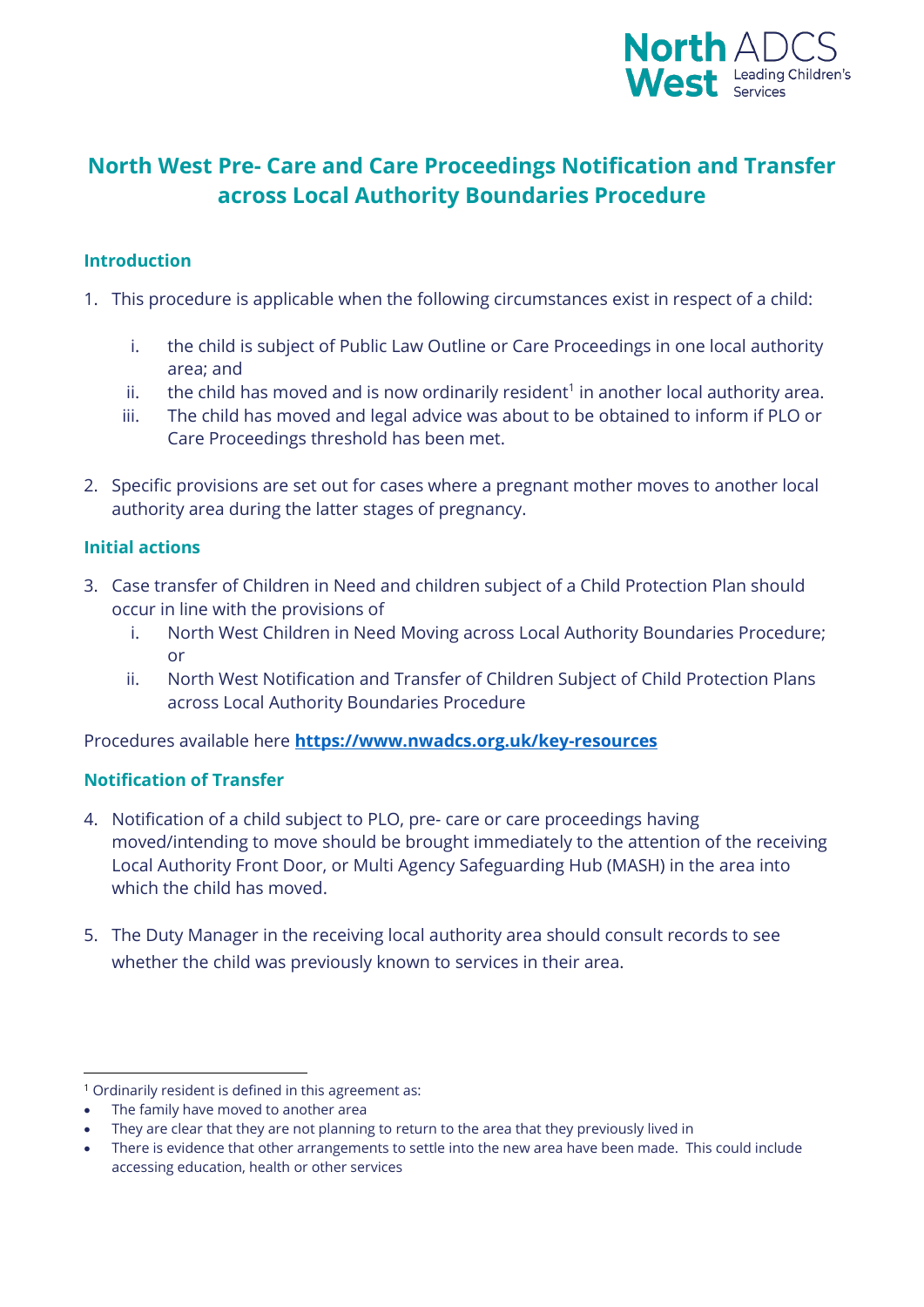

- 6. The Duty Social Worker / Duty Manager should telephone the relevant Social Care office in the referring local authority area and discuss the case with the team manager in order to determine what immediate action is necessary.
- 7. When a transfer is agreed this will be followed up in writing by the relevant member of staff in the referring authority. As a minimum the following information will be sent securely by the social worker/team manager to the receiving authority:
	- i. Details of all child/ren subject to PLO name, DOB, current address and planned address gender, ethnicity
	- ii. Details of any brothers and sisters– names, DOB, current address and planned address, gender, ethnicity
	- iii. Details of Parents and/or carers names, DOB, current address and planned address, gender, ethnicity
	- iv. Details of other adults who will be living at the planned address
	- v. Full details of the allocated Social Worker their name, work address, telephone number and email address
	- vi. Background information relating to the case details about previous work including reason for the Child Protection Plan, category of abuse, length of time the child has been the subject of a plan, assessment and intervention work undertaken, the organisations involved and the planned outcomes for the child. This information should specifically include documentation relating to risk of and/or specialist multiagency intervention pertaining to complex/contextual safeguarding or children missing from home, care or education.
	- vii. Request the responsible local authority to forward copies of the last Assessment, Child Protection Plan, minutes of the Initial Child Protection Conference, Child Protection Review Conferences, minutes from all legal advice meetings.
	- viii. A template is appended to the end of this document that you may wish to use.
- 8. Once this information is received the case should be allocated to a social worker in the receiving authority. The referring LA will maintain case responsibility until case transfer is formally agreed. Transfers of cases should never stop the referring Local Authority continuing with appropriate planning for children.

# **Planned Legal Advice**

- 9. If the transferring LA was due to obtain legal advice prior to the child moving into another LA, the legal advice should continue to be obtained, with an up to date risk analysis included in respect of the impact of the families move to a different LA for the safety and welfare of the child
- 10. The receiving LA should be invited to the above legal meeting, where it is clear that steps have been taken by the family to become ordinarily resident in the receiving LA area.

# **Public Law Outline**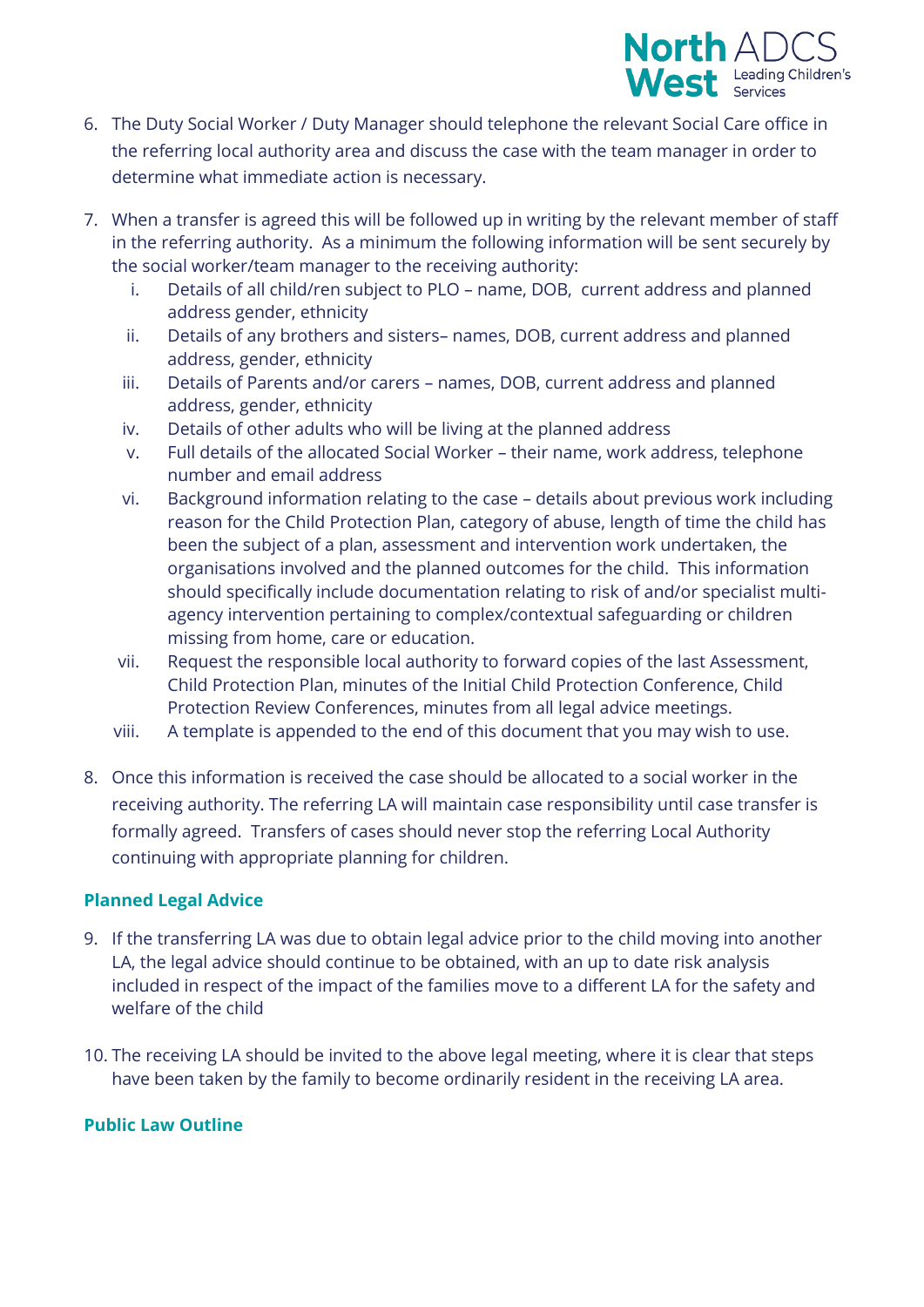

11. Where the referring local authority agreed PLO following legal advice and has issued a letter of expectations, this will be reviewed prior to the transfer meeting by the receiving local authority who will determine, with legal advice, whether to issue their own PLO letter of expectations following the formal transfer of the case.

# **Plan to initiate Care proceedings**

- 12. Where the referring local authority has issued a pre-proceedings letter of expectations this will be reviewed prior to the transfer meeting by the receiving local authority who will determine, with legal advice, whether to issue their own pre-proceedings letter of expectations following the formal transfer of the case. (see bullet 7 for information that should be shared at this point)
- 13. The receiving local authority will attend the initial court hearing and be the named responsible authority for the care order, where one is made, and will be responsible for care planning beyond the initial hearing.

# **Pre-Birth where a pregnant mother moves to another LA during pregnancy and care proceedings are planned to be initiated at birth.**

- 14. Pregnant mothers may choose to take up ordinary residence in a different local authority at a late stage of their pregnancy.
- 15. Where this does occur, it is vital that decisions over which local authority holds case responsibility prior to the issuing of any care proceedings (where they are necessary) will be made in the best interest of the child in all cases.
- 16. The receiving local authority will allocate a social worker to undertake a pre-birth assessment, building on the information made available from the referring local authority's own assessment/s to date.
- 17. The referring local authority will make available to the receiving local authority all relevant information, including details of any pre-birth assessment activity and analysis that has taken place to date.
- 18. A transfer meeting will be arranged within 15 working days and will be attended by both local authorities. For child protection this will be transferring case conference. The referring local authority will retain responsibility for care planning prior to the case transfer meeting.
- 19. Where care proceedings have been agreed by the referring local authority and the unborn child who will be subject of the proceedings is born before the transfer meeting has taken place, the referring local authority will initiate the care proceedings as they will have the relevant background information. Care proceedings are considered to have been 'agreed' where a decision has been taken at a Legal Gateway/Planning Meeting or similar. The referring local authority will present the initial evidence to the court in support of any care order application, the receiving local authority should also be present at court.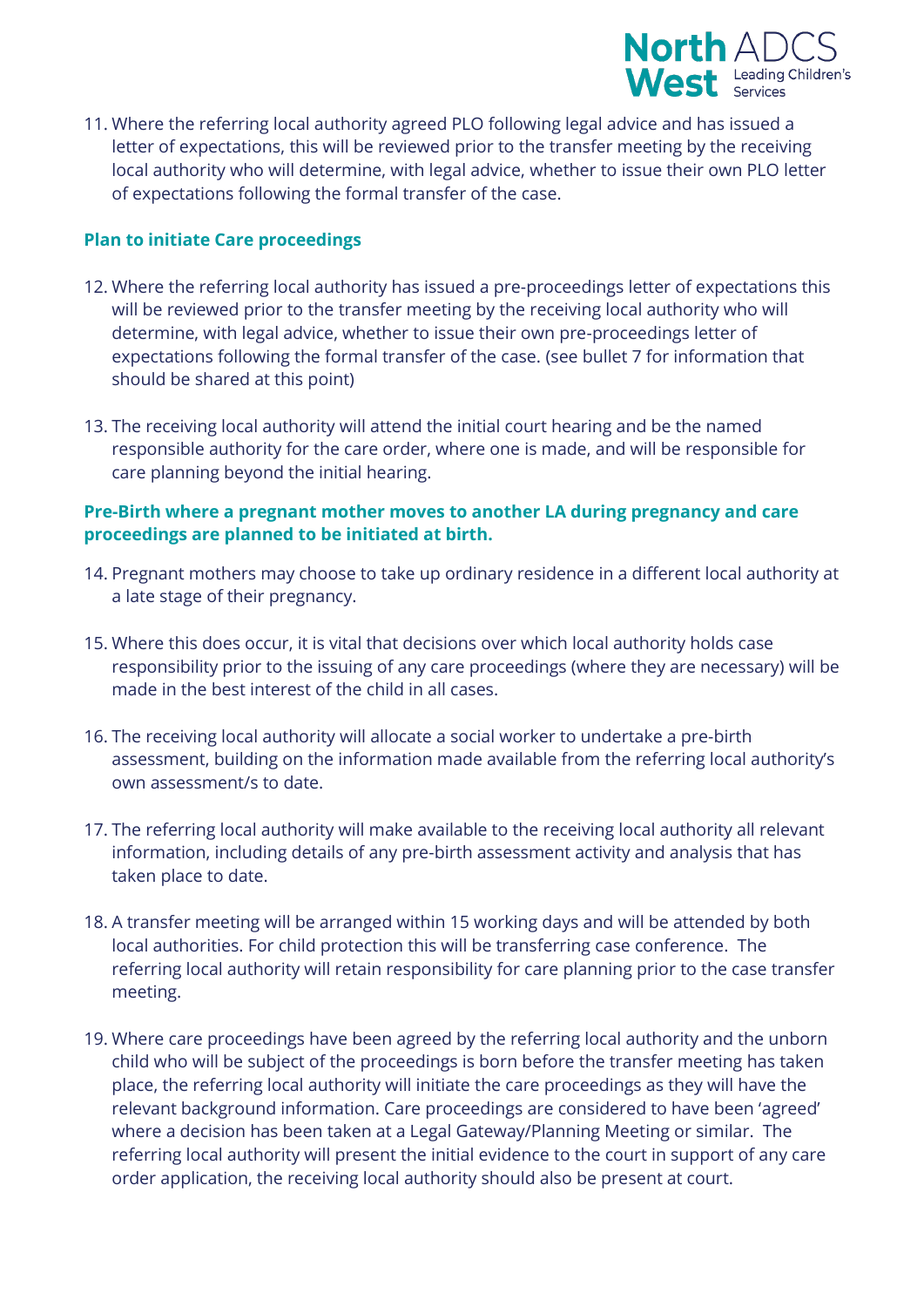

# **Looked After Children, placed out of borough in another local authority area to their home address who are pregnant.**

- 20. Where a Looked After young person is placed in a local authority outside of their home authority boundaries, they remain ordinarily resident in their home authority. Placement does not bestow ordinary residence on the young person whilst Looked After and placed out of their home borough, unless they are living in independent accommodation i.e. a tenancy in their own right.
- 21. Where a Looked After young person is placed in a Local Authority outside their home authority boundaries, and is pregnant, responsibility for undertaking the pre-birth assessment, should this be deemed necessary, lies with the placing authority and not with the Authority within which the Looked After child is placed. The unborn child is deemed to be ordinarily resident in the Mother's home authority.
- 22. The local authority where the Mother who is a Looked After child is placed, may be requested to offer advice and assistance in respect of accessing appropriate services and resources.

#### **Action to be taken in cases where there is dispute or delay in case transfer.**

- 23. Where there is dispute about case responsibility or delay in the receiving authority accepting responsibility for the case, which is likely to impact on the child, the Team Manager should inform their Service Manager.
- 24. The Service Manager will contact the Service Manager in the other Local Authority to reach agreement about case responsibility.
- 25. If within 15 days of the child's move, agreement has still not been reached, the Assistant Director / Head of Service in the referring Local Authority will contact the Assistant Director / Head of Service in the receiving Local Authority.

#### **Review**

26. This procedure will be reviewed not later than **31 March 2022**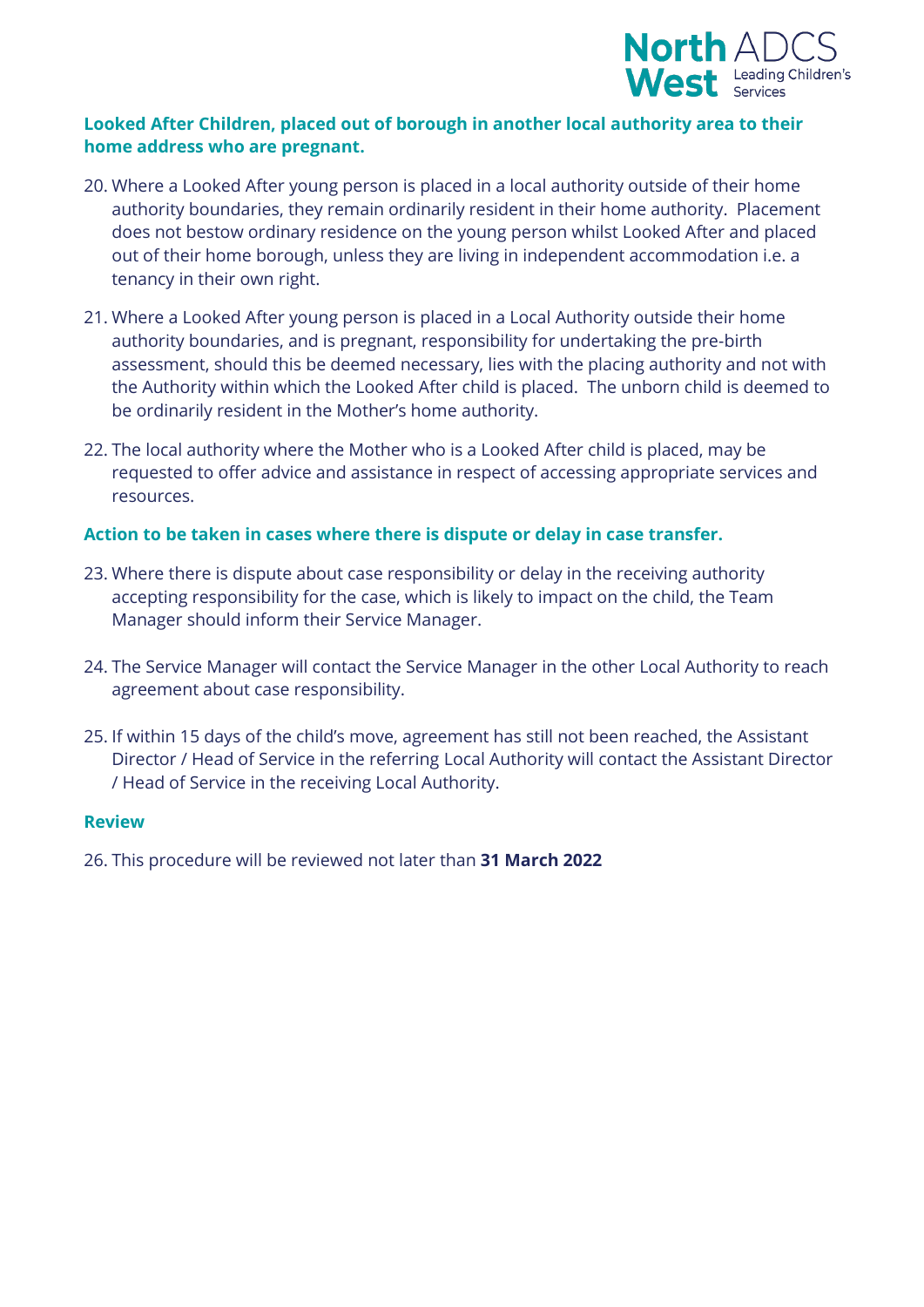

#### **ANNEX A**

#### **Parties to the Procedure**

The following local authorities are party to this procedure by virtue of their membership of the North West Association of Directors of Children's Services. The procedure may be applied to by agreement with other Local Authorities outside the North West on a case-by-case basis, or by ongoing formal agreement.

- Blackburn with Darwen Borough Council
- Blackpool Council
- Bolton Council
- Bury Council
- Cheshire East Council
- Cheshire West and Chester Council
- Cumbria County Council
- Halton Borough Council
- Knowsley Council
- Lancashire County Council
- Liverpool City Council
- Manchester City Council
- Oldham Metropolitan Borough Council
- Rochdale Metropolitan Borough Council
- Salford City Council
- Sefton Council
- St Helens Council
- Stockport Metropolitan Borough Council
- Tameside Metropolitan Borough Council
- Trafford Council
- Warrington Borough Council
- Wigan Metropolitan Borough Council
- Wirral Council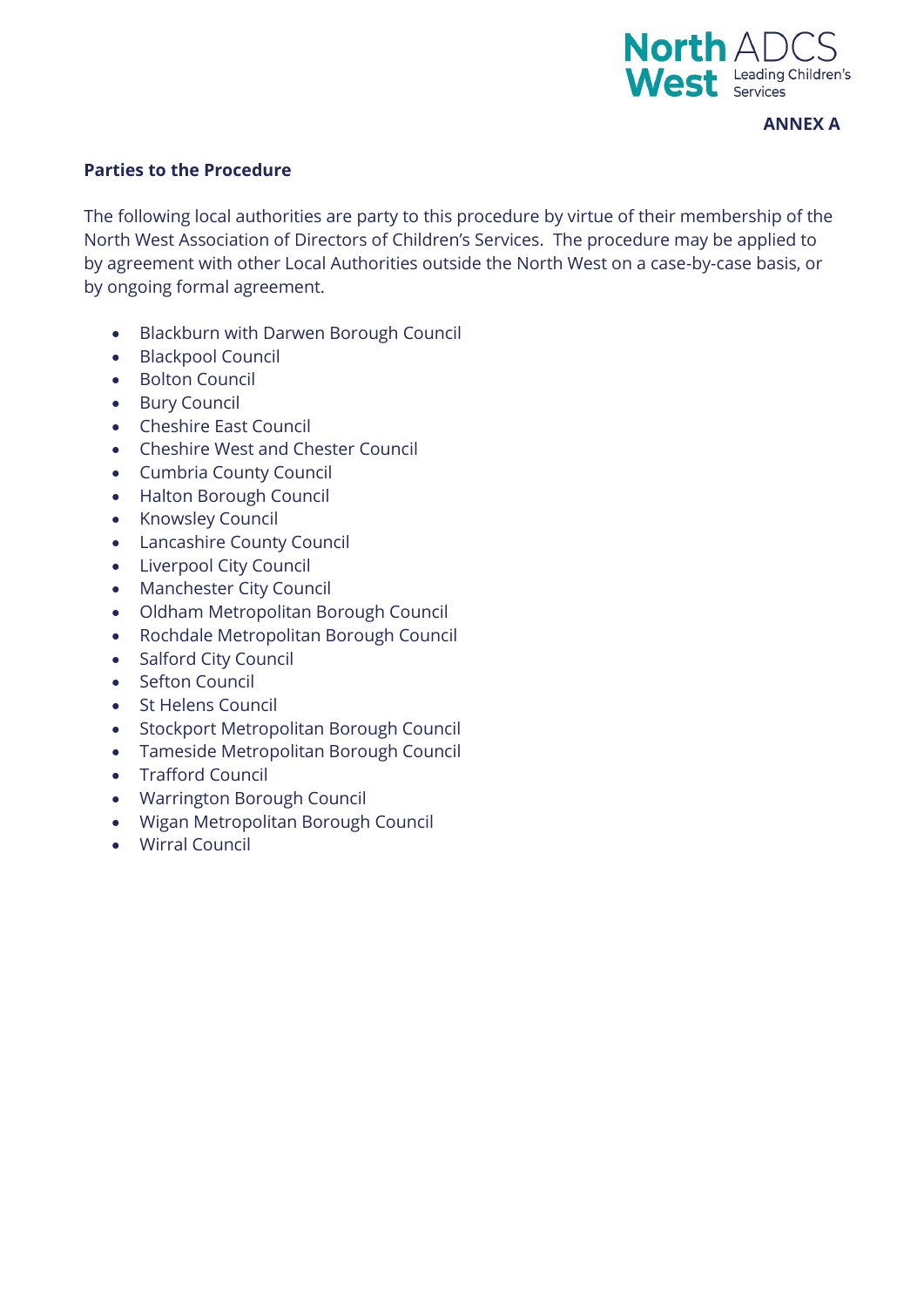

#### **Pre- proceedings and Proceedings transfer from another Local Authority**

| <b>Referring Local Authority</b> |  |
|----------------------------------|--|
| <b>Name of referrer</b>          |  |
| <b>Email Address</b>             |  |
| <b>Contact Number</b>            |  |

# **Please ensure that you have included electronic attachments for all relevant documents.**

#### **These should include:**

- An up to date Assessment,
- Child Protection Plan,
- Minutes of the Initial Child Protection Conference,
- Child Protection Review Conferences,
- Core group minutes,
- Minutes of any legal meetings and confirmation if status, PLO, pre- proceedings, proceedings including key dates if future meetings,
- Letter of expectations if appropriate,
- Any other relevant assessments or information, including the Section 47 Child Protection Enquiry.

| Name of child/children<br>(including the names which<br>they are known by) | Date of<br><b>Birth</b> | <b>Gender</b> | <b>Ethnicity</b> | <b>First Language</b> |
|----------------------------------------------------------------------------|-------------------------|---------------|------------------|-----------------------|
|                                                                            |                         |               |                  |                       |
|                                                                            |                         |               |                  |                       |
|                                                                            |                         |               |                  |                       |
|                                                                            |                         |               |                  |                       |
|                                                                            |                         |               |                  |                       |

| <b>Name of Parent/</b><br>significant adults/<br>carers for the<br>children | Date of<br><b>Birth</b> | <b>Gender</b> | <b>Ethnicity</b> | <b>First</b><br><b>Language</b> | <b>Relationship with</b><br>child |
|-----------------------------------------------------------------------------|-------------------------|---------------|------------------|---------------------------------|-----------------------------------|
|                                                                             |                         |               |                  |                                 |                                   |
|                                                                             |                         |               |                  |                                 |                                   |
|                                                                             |                         |               |                  |                                 |                                   |
|                                                                             |                         |               |                  |                                 |                                   |
|                                                                             |                         |               |                  |                                 |                                   |

| <b>Current Address of the Family</b> | <b>Planned address of the Family</b> |
|--------------------------------------|--------------------------------------|
|                                      |                                      |
|                                      |                                      |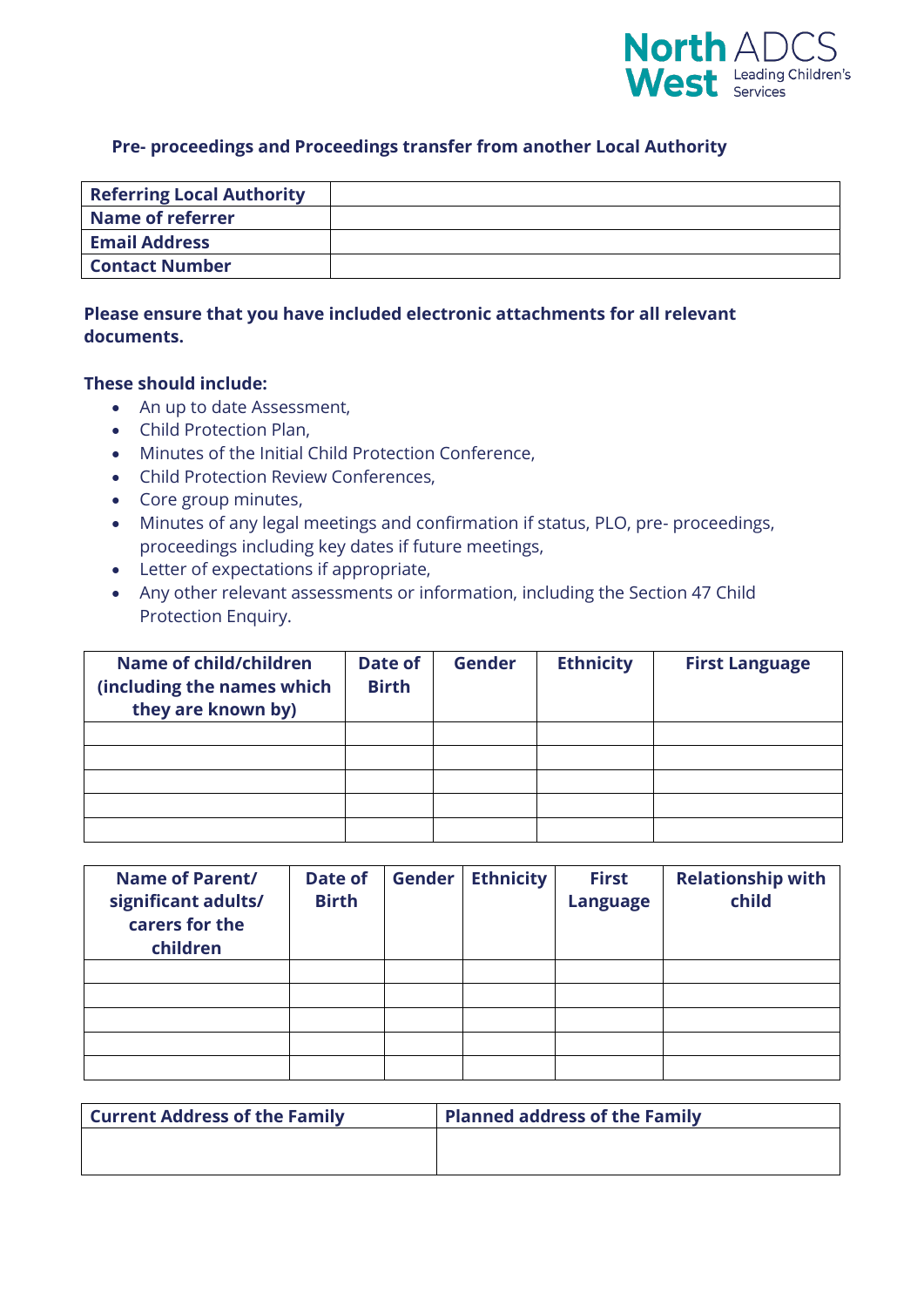

| Background information relating to the case - please provide all information below |             |  |
|------------------------------------------------------------------------------------|-------------|--|
| <b>Start date of PLO/ pre-</b>                                                     | {DD/MM/YYY} |  |
| proceedings/ proceedings                                                           |             |  |
| Delete as appropriate                                                              |             |  |
| If the child is/was subject of a                                                   | {DD/MM/YYY} |  |
| child protection plan please                                                       |             |  |
| specify start and end dates                                                        |             |  |
| <b>Category of abuse</b>                                                           |             |  |
| Has the child previously been                                                      | {Yes/ No}   |  |
| subject to a CPP in your area                                                      |             |  |
| before the current CPP                                                             |             |  |
| Please include the start and end                                                   |             |  |
| dates of previous plans in your                                                    |             |  |
| area and the category of abuse                                                     |             |  |
| here                                                                               |             |  |
| <b>Overview of the historical</b>                                                  |             |  |
| involvement with the child                                                         |             |  |
| and their family, including any                                                    |             |  |
| history of previous adoptions                                                      |             |  |
| of brothers or sisters or                                                          |             |  |
| previous periods of being a                                                        |             |  |
| <b>Looked After Child</b>                                                          |             |  |
| This information should enable                                                     |             |  |
| the receiving authority to                                                         |             |  |
| understand the family's historical                                                 |             |  |
| and current context and enable                                                     |             |  |
| them to make defensible                                                            |             |  |
| decisions.                                                                         |             |  |
| <b>Assessment and intervention</b>                                                 |             |  |
| work undertaken, specifically                                                      |             |  |
| including risk of and/or                                                           |             |  |
| specialist multi-agency                                                            |             |  |
| intervention pertaining to                                                         |             |  |
| complex/contextual                                                                 |             |  |
| safeguarding or children                                                           |             |  |
| missing from home, care or                                                         |             |  |
| education.                                                                         |             |  |
| This information should be                                                         |             |  |
| detailed enough to ensure that                                                     |             |  |